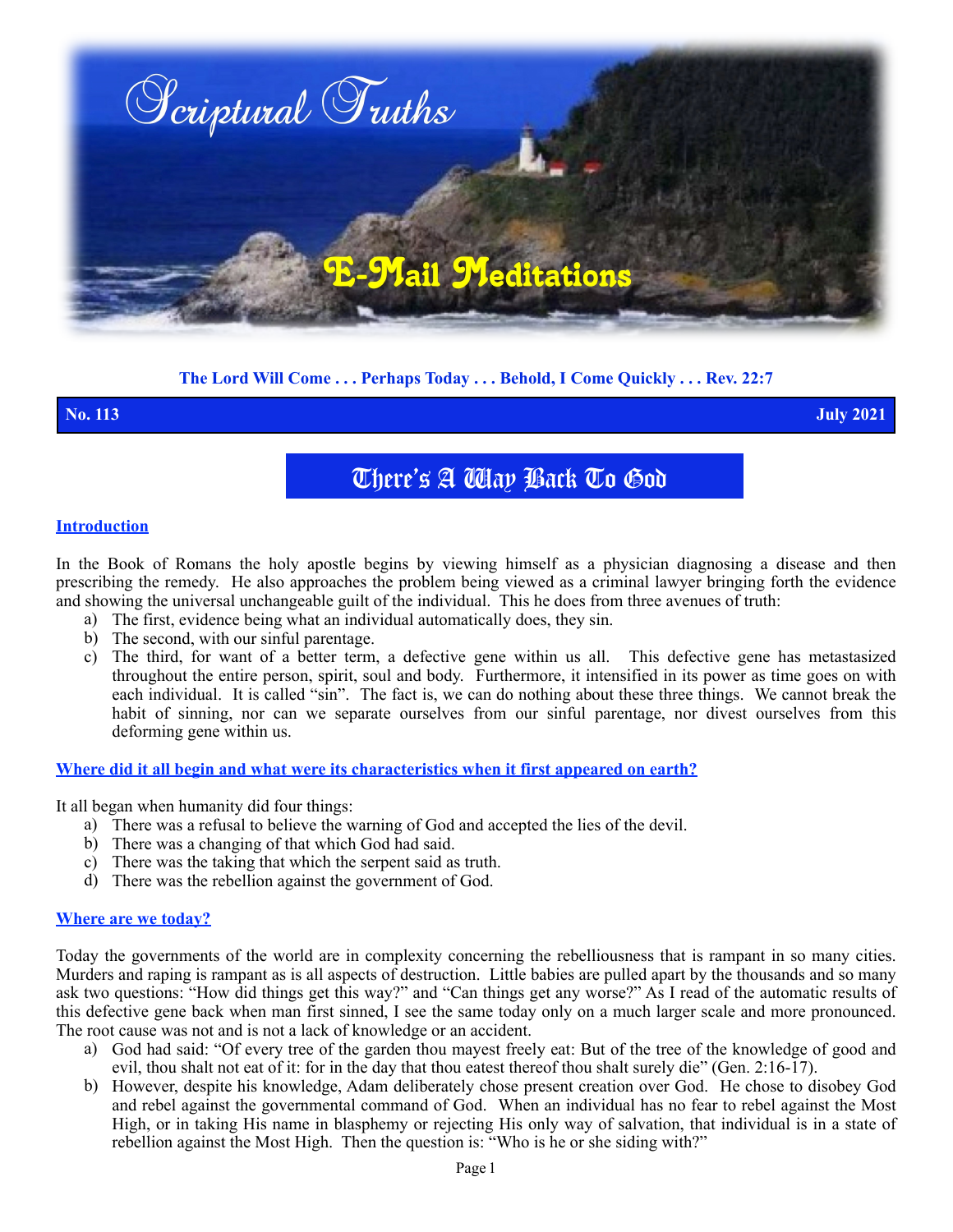c) When humanity has no fear of the divine government, there will be no fear in rebelling against the government of man, the workplace, the educational system, or in the home. A generation of insolent rebels and little children rule the home.

When sin entered the world, humanity refused to take any responsibility for what they had done. I stand amazed at the words of Adam who said, "The woman whom thou gavest to be with me, she gave me of the tree, and I did eat" (Gen. 3:12). Lets not miss what he is saying. Adam is telling God it is his fault he took of the fruit. It was because of the woman you gave me! Poor Adam, he just could not help it, if only God had not given him the woman everything would have been first class, he could not be blamed for that which originated from God! What a display of refusing to take responsibility. Eve was no better. She blamed the serpent saying, "The serpent beguiled me, and I did eat" (Gen. 3:13). At least she told the truth, the serpent did beguile her, but she did not take responsibility for what she did.

a) This is what we have today. "Nothing is my fault", people are destroying businesses and taking that which does not belong to them but it is not their fault. It was because they did not have good upbringing, or it was their teachers who told them to build your self confidence, or New Age teaching that "you are god and no one can tell you what to do". There is no such a thing as "Right or Absolute" today, so if a thing makes you feel good then do it.

There was a changing of that which God had said.

- a) God in very distinct words spoke to Adam. There was nothing complicated about them: "And the LORD God took the man, and put him into the garden of Eden to dress it and to keep it. And the LORD God commanded the man, saying, Of every tree of the garden thou mayest freely eat: But of the tree of the knowledge of good and evil, thou shalt not eat of it: for in the day that thou eatest thereof thou shalt surely die" (Gen. 2:15-16). God provided man with all the best of food, a very relaxing job of being a gentleman farmer, and no doubt a beautiful wife. The only prohibition was, "Do not eat of the tree of the knowledge of good and evil". Amid the orchard of delightful fruit trees, the like of which we have never tasted, one would think man would be satisfied. Then with Adam beside her (Gen. 3:6) the serpent began to speak to Eve. Adam was right there, he abdicated his position of headship and protection. Now watch the wording:
	- i) Satan started off with an apparent agreeing with that which God had said saying, "Yea, hath God said, Ye shall not eat of every tree of the garden?" (Gen. 3:1). That is what God said and Eve by agreeing or accepting what he said as truth, lost the first round.
	- ii) Then Eve changes what God said by adding to it saying, "We may eat of the fruit of the trees of the garden: But of the fruit of the tree which is in the midst of the garden, God hath said, Ye shall not eat of it, neither shall ye touch it, lest ye die" (Gen. 3:3). She added "neither shall ye touch it." God did not say that.
	- iii) Then she modified God's absolute for God said, "Thou shalt surely die" and Eve changed it to "Not eat of it LEST ye die" .
	- iv) Then Satan said, "Ye shall not surely die" (Gen. 3:3). The serpent did three things:
		- 1. He intimated God was holding something worthwhile back.
		- 2. That the threats of God were only words, "He did not really mean it".
		- 3. Finally, he promised a life enrichment course in which she would be as God (Gen. 3:5).

# **What were the results?**

Their eyes were opened (Gen. 3:7) and immediately they knew something had happened. They had lost something and they knew they were naked. It is, to my mind, the glory they had as a covering was gone and being aware of it's absence, they sought to use creation to hide themselves. At the moment of Adam's rebellion there was the awareness that fellowship with God had been broken and nothing could be humanly done to restore the broken fellowship or give back the glory they had. They tried the putting together of fig leaves but that was insufficient, then they tried to hide from God in the trees of the garden. Then the Voice of God was heard, "Adam, where art Thou?" (Gen. 3:9). That voice which heretofore was so sweet they did not want to hear. Like a child who has eaten the cookie mother told him not to eat, he loves mother's voice but not this time because he is guilty of disobedience. Can fellowship with God ever be restored? Can an awareness of disobedience against God ever be quieted and its punishment removed? Thank God a thousand times over it can.

# **How can man be brought back into fellowship with God?**

When we consider the justice of God and the punishment that was our due, God's mercy and grace is beyond comprehension. Because of my sins I deserved to be forsaken by God in the Lake of fire, no hope of any release, no ray of light forever, utterly without and only unspeakable grief and nothing to give ease for all eternity.It is so dreadful to think upon, and yet thousands today think that if they make themselves a covering of good works, penance, prayers, or